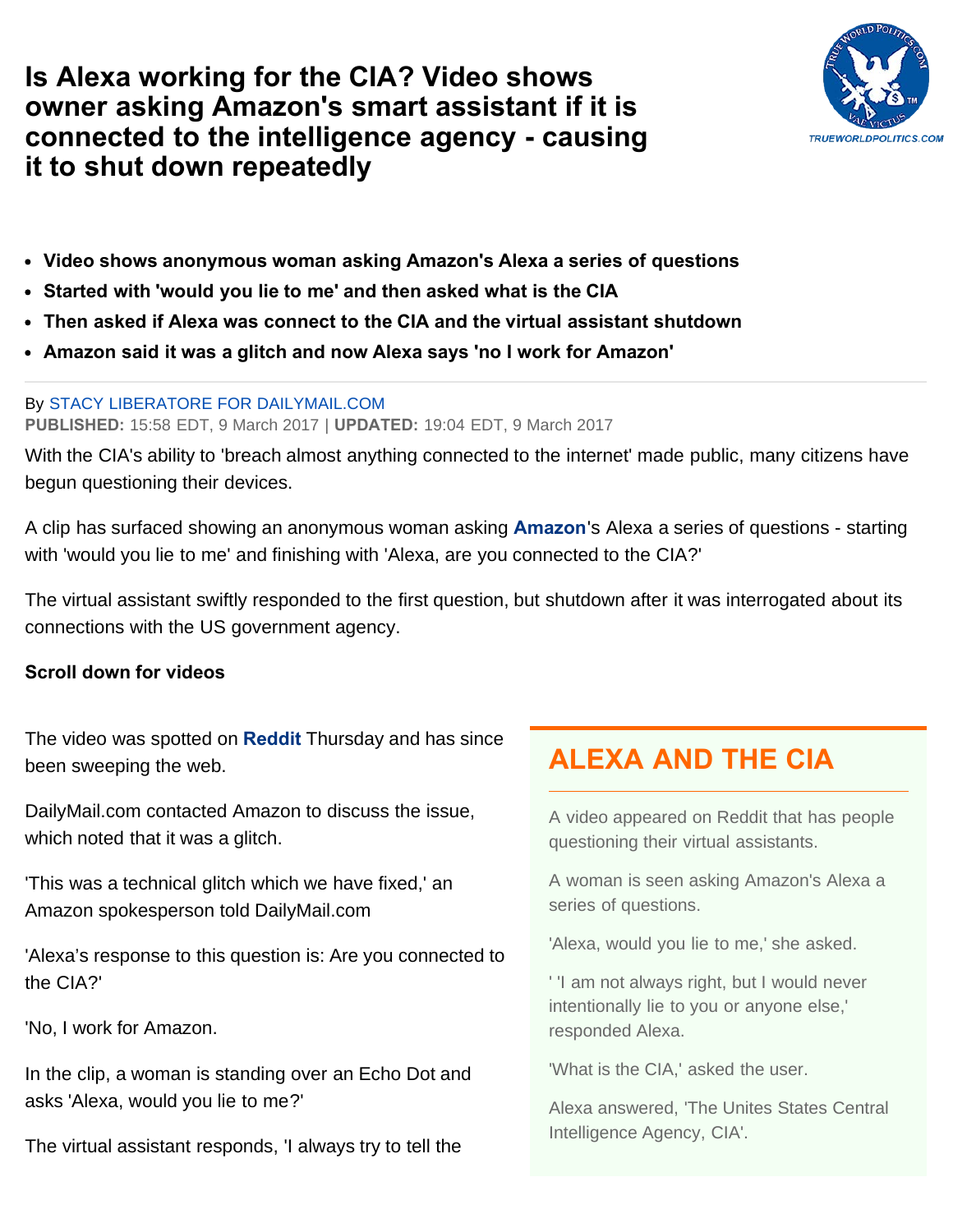truth'.

'I am not always right, but I would never intentionally lie to you or anyone else'.

The woman asks it a second question – 'what is the CIA?'

Alexa swiftly responds with 'the Unites States Central Intelligence Agency, CIA'.

However, this is when the video takes a dark turn.

'Aelxa, are you connected to the CIA,' the woman asked.

In seconds the smart speaker's activation lights go dark and Alexa shuts down without answering the questions.

The woman asks if Alexa is connected to the CIA, Alexa appears to shutdown, but then turns its lights back on when it hears 'Alexa' – but again, shuts down when the woman repeats the questions.

After watching the video, some viewers may suggest that Alexa did not understand questions.

**A video shows a woman asking Alexa a series of questions, which it answers in a swift manner. However, the final questions is if Alexa is connected to the CIA. The virtual assistant shuts is lights off and does not answer the question**

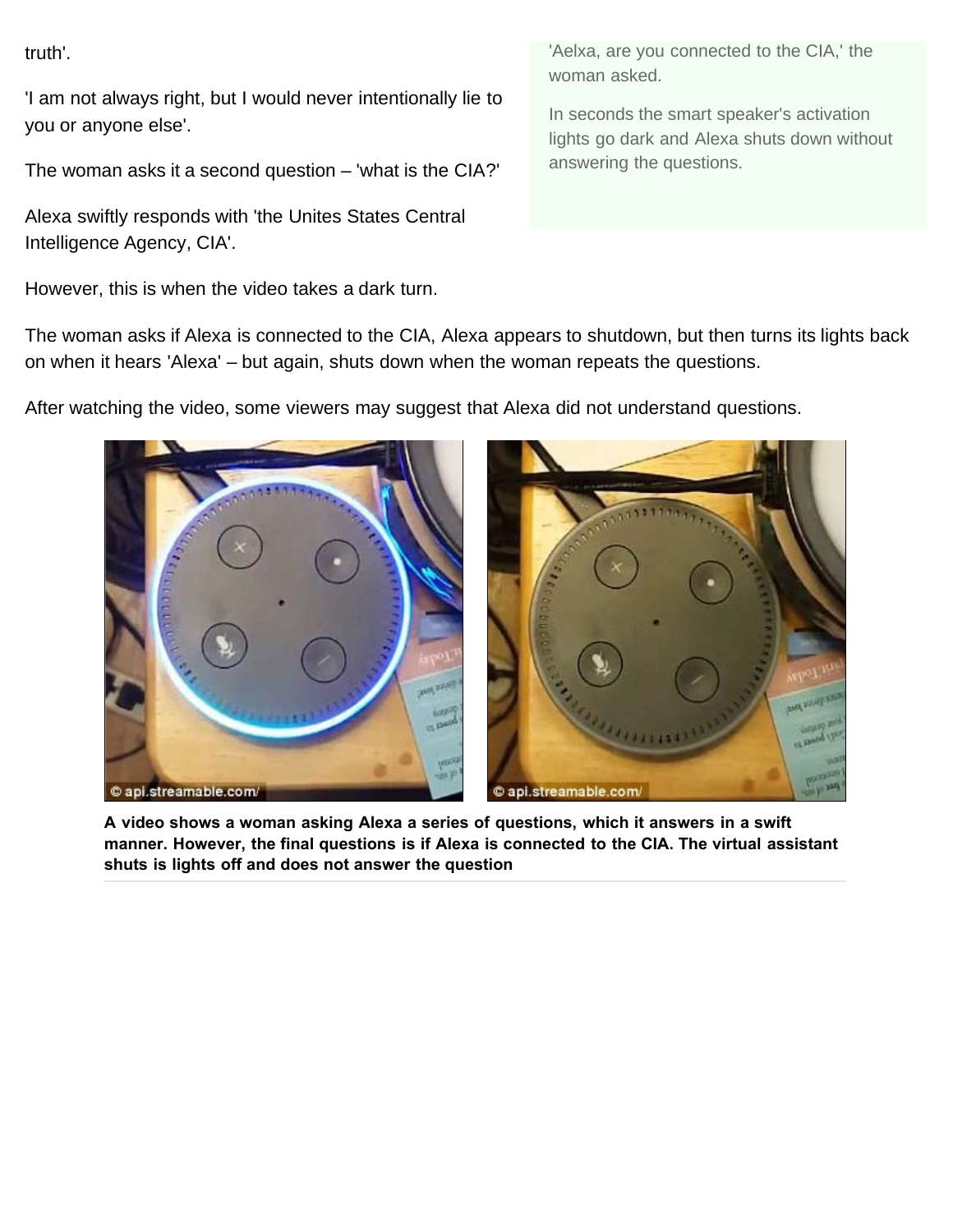

**After watching the video, some viewers may suggest that Alexa did not understand questions. However, the voice assistant is designed to respond with 'Sorry, I can't find an answer to the questions I heard' – not completely shut down**

However, the voice assistant is designed to respond with 'Sorry, I can't find an answer to the questions I heard' – not completely shut down.

Amazon has yet to comment on the occurrence or explain if it was a technical error or something else.

The bizarre video comes a few days after thousands of confidential CIA documents were published on WikiLeaks.

The pages reveal hacking tools which the CIA uses to break into devices such as phones, computers and smart TVs - and now, some may even question smart speakers.

It is the latest in an embarrassing series of revelations, and WikiLeaks has promised more to come.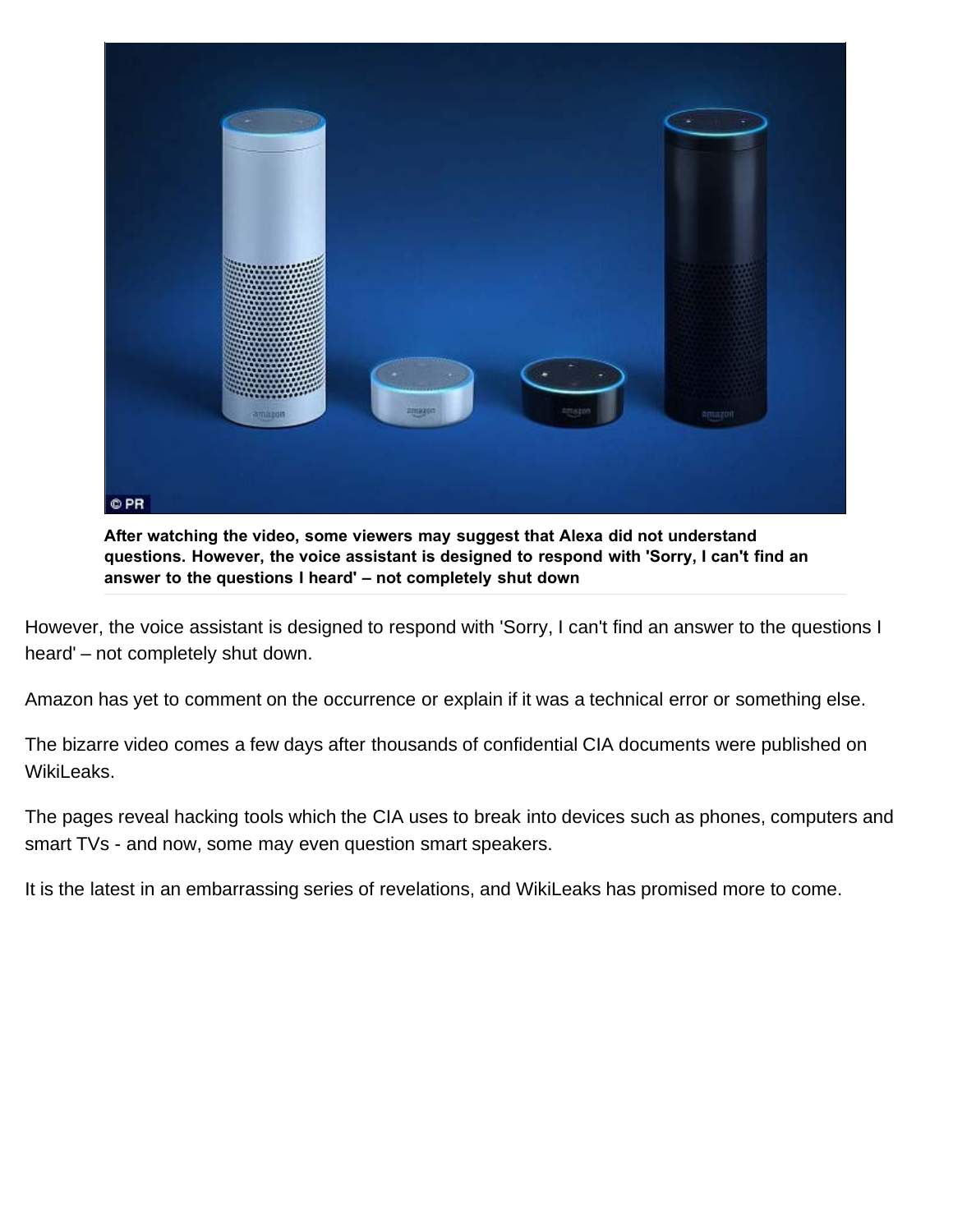



## That Samsung smart TV? The CIA can turn the mic on and listen to everything you say #vault7 #1984rebooted

| WikiLeaks            |                                                            | Leaks | News | About Partners                                                                                                 |
|----------------------|------------------------------------------------------------|-------|------|----------------------------------------------------------------------------------------------------------------|
|                      |                                                            |       |      | The EDG is responsible for the development, testing and operational support of all backdoors, exploits,        |
| world-wide.          |                                                            |       |      | malicious payloads, trojans, viruses and any other kind of malware used by the CIA in its covert operations    |
|                      |                                                            |       |      | The increasing sophistication of surveillance techniques has drawn comparisons with George Orwell's 1984,      |
|                      |                                                            |       |      | but "Weeping Angel", developed by the CIA's Embedded Devices Branch (EDB), which infests smart TVs,            |
|                      |                                                            |       |      | transforming them into covert microphones, is surely its most emblematic realization.                          |
|                      |                                                            |       |      | The attack against Samsung smart TVs was developed in cooperation with the United Kingdom's MI5/BTSS.          |
|                      |                                                            |       |      | After infestation, Weeping Angel places the target TV in a 'Fake-Off' mode, so that the owner falsely believes |
|                      |                                                            |       |      | the TV is off when it is on. In 'Fake-Off' mode the TV operates as a bug, recording conversations in the room  |
|                      | and sending them over the Internet to a covert CIA server. |       |      |                                                                                                                |
|                      |                                                            |       |      | As of October 2014 the CIA was also looking at infecting the vehicle control systems used by modern cars       |
|                      |                                                            |       |      | and trucks. The purpose of such control is not specified, but it would permit the CIA to engage in nearly      |
|                      | undetectable assassinations.                               |       |      |                                                                                                                |
|                      |                                                            |       |      | The CIA's Mobile Devices Branch (MDB) developed numerous attacks to remotely hack and control popular          |
|                      |                                                            |       |      | smart phones, Infected phones can be instructed to send the CIA the user's geolocation, audio and text         |
|                      |                                                            |       |      | communications as well as covertly activate the phone's camera and microphone.                                 |
|                      |                                                            |       |      | Despite iPhone's minority share (14.5%) of the global smart phone market in 2016, a specialized unit in the    |
|                      |                                                            |       |      | CIA's Mobile Development Branch produces malware to infest, control and exfiltrate data from iPhones and       |
|                      |                                                            |       |      | other Apple products running iOS, such as iPads. CIA's arsenal includes numerous local and remote "zero        |
|                      |                                                            |       |      | days" developed by CIA or obtained from GCHQ, NSA, FBI or purchased from cyber arms contractors such           |
|                      |                                                            |       |      | as Baltshop. The disproportionate focus on iOS may be explained by the popularity of the iPhone among          |
|                      | social, political, diplomatic and business elites.         |       |      |                                                                                                                |
| <b>RETWEETS</b>      | LIKES.                                                     |       |      |                                                                                                                |
| 822                  | 592                                                        |       |      | 米外岛岛界国王别人                                                                                                      |
| 8:48 AM - 7 Mar 2017 |                                                            |       |      |                                                                                                                |
|                      |                                                            |       |      |                                                                                                                |
| 4 72 七子 822          |                                                            |       | 592  |                                                                                                                |

**The video has appear just days after thousands of confidential CIA documents were published on WikiLeaks revealing hacking tools which the CIA uses to break into devices such as phones, computers and smart TVs**